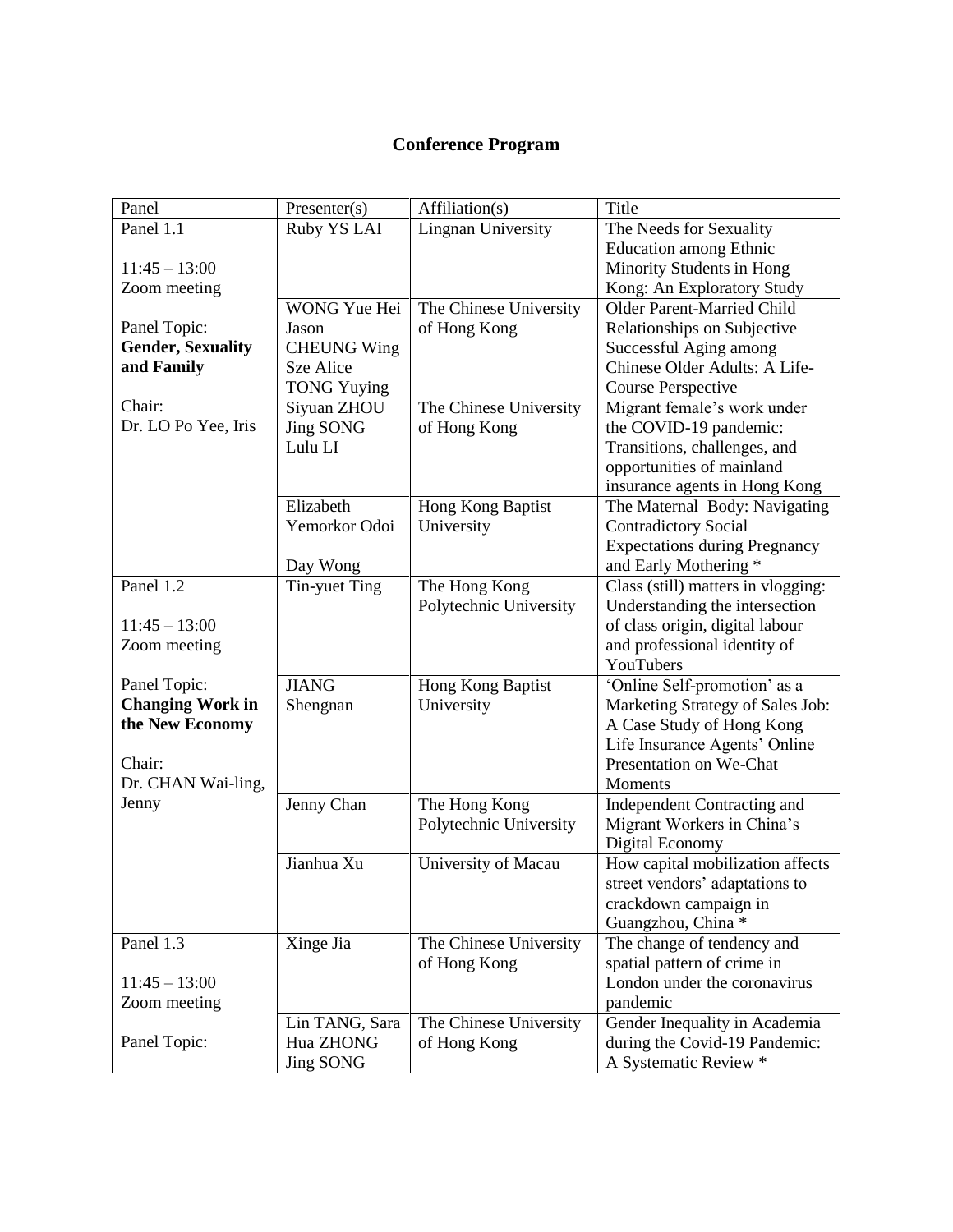| Covid-19: Impact<br>and Responses                                                 | Rasel Hussain        | <b>Lingnan University</b>               | <b>Educational institutes Dealing</b><br>with COVID-19 Pandemic:<br>Experiences from Bangladesh *                                                                                                                                |
|-----------------------------------------------------------------------------------|----------------------|-----------------------------------------|----------------------------------------------------------------------------------------------------------------------------------------------------------------------------------------------------------------------------------|
| Chair:<br>Dr. CHEN Jiaxin                                                         | Joydeb Garai         | The Hong Kong<br>Polytechnic University | The Forgotten Group in the<br>Period of Pandemic: A Study of<br>Impacts of Covid-19 and Local<br>Responses from Indigenous<br>Peoples in Bangladesh *                                                                            |
| Panel 1.4<br>$11:45 - 13:00$<br>Zoom meeting<br>Panel Topic:                      | Yao Jinxin           | University of Hong<br>Kong              | Residential segregation and<br>employment stability among<br>China's migrant population, and<br>related intergenerational<br>differences-Analysis based on<br>propensity score matching                                          |
| <b>Chinese Households</b><br>in Times of<br><b>Uncertainty</b><br>Chair:          | LI Yongzhen          | The Hong Kong<br>Polytechnic University | Contextual Factors Shaping the<br>Resilience of Older Adults and<br>Multigenerational Households in<br><b>Significant Risks: A Case Study</b><br>of a Village in China                                                           |
| Dr. SIU Yu Kwan,<br>Kaxton                                                        | <b>JIANG Jin</b>     | Hong Kong Baptist<br>University         | Young adults' co-residence with<br>parents in Western and Chinese<br>societies: Divergent or<br>convergent trends? *                                                                                                             |
|                                                                                   | <b>SIU Cheuk Lap</b> | The Chinese University<br>of Hong Kong  | Strains, negative emotions,<br>opportunity factors, and bullying<br>perpetration among left-behind<br>children in rural China: a<br>mediation and moderated<br>mediation analysis *                                              |
| Panel 1.5<br>$11:45 - 13:00$<br>Zoom meeting<br>Panel Topic:<br><b>Gender and</b> | <b>Bamidele OLA</b>  | Hong Kong Baptist<br>University         | <b>Embittered Or Relieved?</b><br>Exploring Gender Difference in<br><b>Attitudes Towards Physical</b><br><b>Intimate Partner Violence</b><br>Against Women Among Men<br>and Women Who Had<br><b>Experienced Marital Break-Up</b> |
| <b>Intimate Violence</b>                                                          | Aye Myat Myat<br>Win | Hong Kong Baptist<br>University         | How do survivors of gender-<br>based violence seek help?                                                                                                                                                                         |
| Chair:<br>Dr. KAN Ching-<br>yeung, Karita                                         | Ge JIN               | The Chinese University<br>of Hong Kong  | Experiences, Negotiation, and<br>Resistance: Understanding<br><b>Intimate Partner Violence</b><br>against Ethnic Minority Women<br>In Inner Mongolia, China                                                                      |
|                                                                                   | <b>Bamidele OLA</b>  | Hong Kong Baptist<br>University         | <b>Explaining Violence Against</b><br>Women in Nigeria: Assessing<br>the Contributory Effects of<br>Husband's Attitudes Towards<br>Wife-Beating And Alcohol<br><b>Consumption Behavior</b>                                       |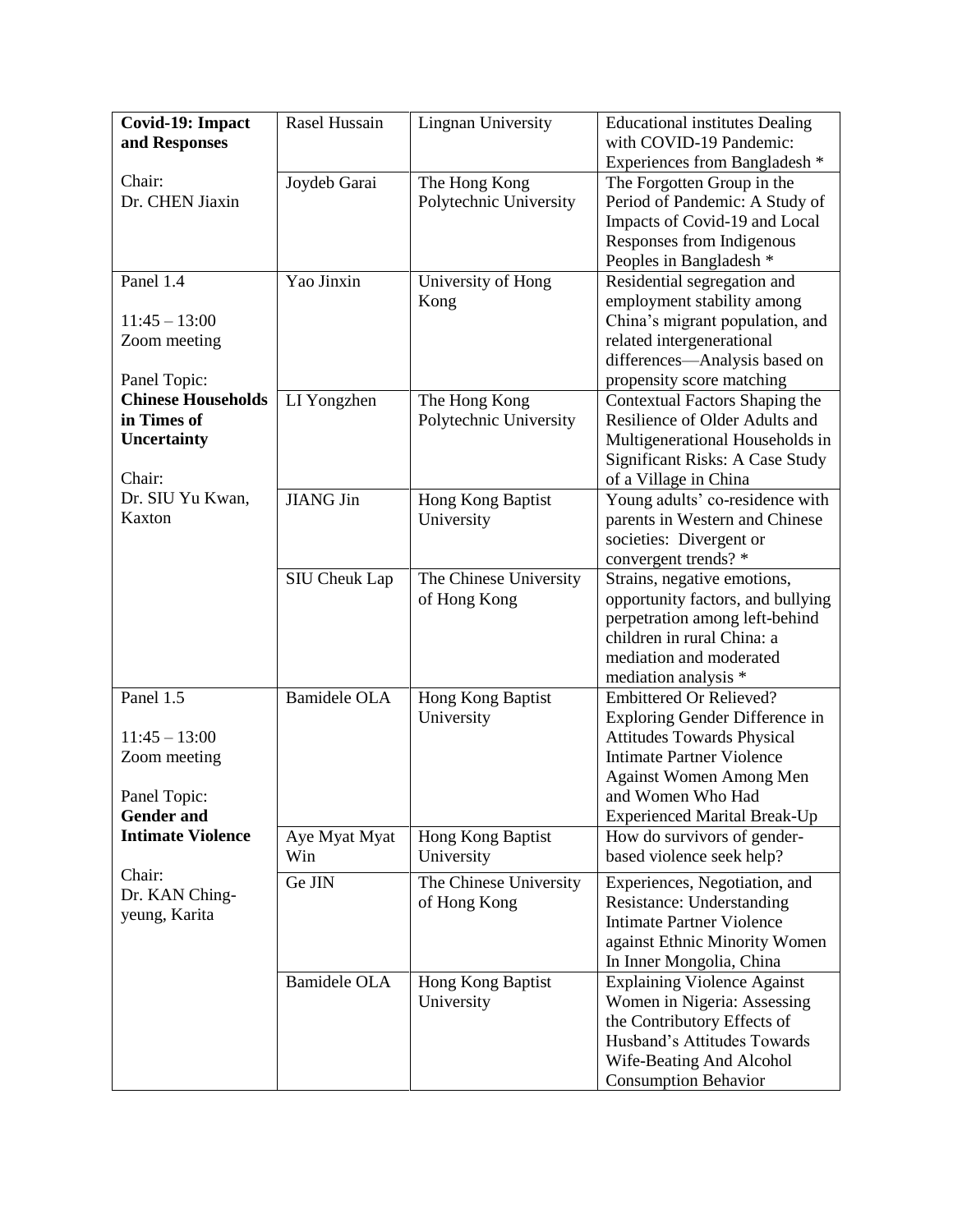| Panel 1.6         | Xi Chen           | The Chinese University | Stratified Susceptibility and    |
|-------------------|-------------------|------------------------|----------------------------------|
|                   |                   | of Hong Kong           | Impact of Infodemic during the   |
| $11:45 - 13:00$   |                   |                        | COVID-19 Pandemic: A Cross-      |
| Zoom meeting      |                   |                        | sectional Survey of Residents in |
|                   |                   |                        | Six Jurisdictions in Asia        |
| Panel Topic:      | Lin GONG          | The Hong Kong          | <b>Towards Universal Health</b>  |
| Covid-19, Health  |                   | Polytechnic University | Coverage in China: Policy        |
| and Well-Being    |                   |                        | Transitions, Institutional       |
|                   |                   |                        | Arrangements, and Reform         |
| Chair:            |                   |                        | Suggestions                      |
| Dr. SIU Yuen-man, | Monimala          | Lingnan University     | Surviving $COVID - 19$ :         |
| Judy              | Sengupta          |                        | Experiences of illness &         |
|                   |                   |                        | psychosocial effects on          |
|                   |                   |                        | survivors in Zambia              |
|                   | <b>TARIQ Azam</b> | Lingnan University     | Social disconnectedness,         |
|                   |                   |                        | Perceived isolation, and         |
|                   |                   |                        | Depressive symptoms among        |
|                   |                   |                        | foreigners in China during the   |
|                   |                   |                        | COVID-19 Epidemic: A             |
|                   |                   |                        | Moderated Mediation Model        |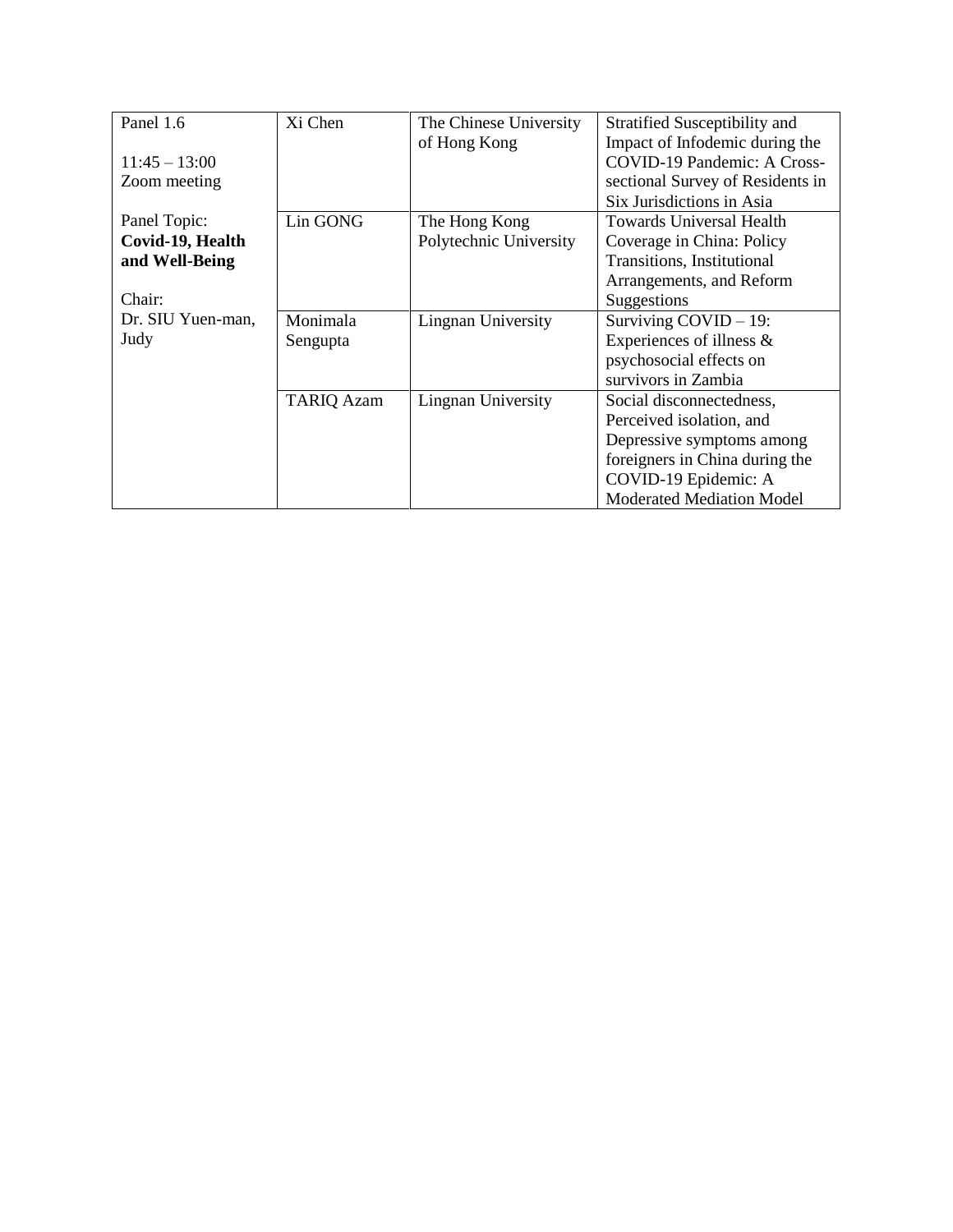| Panel                                  | Presenter(s)   | Affiliation(s)                 | Title                                                     |
|----------------------------------------|----------------|--------------------------------|-----------------------------------------------------------|
| Panel 2.1                              | Judy Yuen-man  | The Hong Kong                  | The role of social and cultural                           |
|                                        | Siu            | Polytechnic University         | values and practices in infection                         |
| $14:45 - 16:00$                        |                |                                | control: An anthropological                               |
| Zoom meeting                           |                |                                | study of the Severe Acute                                 |
|                                        |                |                                | Respiratory Syndrome (SARS)                               |
| Panel Topic:                           |                |                                | and COVID-19 in Hong Kong                                 |
| Neighborhood and                       | Xuanxuan TAN   | The Chinese University         | Road, speaker, and roadblock:                             |
| <b>Pandemic Control</b><br>in the City |                | of Hong Kong                   | pandemic risk in areas under<br>lockdown                  |
|                                        | Yung YAU       | <b>Lingnan University</b>      | Enjoy Your Neighbourhood                                  |
| Chair:                                 |                |                                | during the COVID-19                                       |
| Dr. KOO Ching-hua,                     |                |                                | Pandemic? A Hong Kong Study                               |
| Anita                                  |                |                                | on Housing-related Anti-social                            |
|                                        |                |                                | Behaviour                                                 |
|                                        | Zhe Chen       | The London School of           | The perception and behaviours                             |
|                                        |                | <b>Economics and Political</b> | towards the COVID19                                       |
|                                        |                | Science                        | pandemic in transformed urban                             |
|                                        | Zhining He     | Southeast University,          | commercial spaces *                                       |
|                                        |                | China                          |                                                           |
| Panel 2.2                              | Fung Ka YI     | Caritas Institute of           | Playeur and the creation of                               |
|                                        |                | <b>Higher Education</b>        | mobile respite space for                                  |
| $14:45 - 16:00$                        |                |                                | informal caregivers: A case                               |
| Zoom meeting                           |                |                                | study of Pokemon Go players in<br>Hong Kong               |
| Panel Topic:                           | Mohit Kumar    | <b>International Institute</b> | The association of Social capital                         |
| <b>Social Capital and</b>              | Pandey         | for Population Science         | and well being of older adults:                           |
| <b>Community Care</b>                  |                |                                | Evidence based on longitudinal                            |
|                                        |                |                                | study Lasi 2018 of older adults *                         |
| Chair:                                 | Gigi Lam       | Hong Kong Shue Yan             | Do community care services                                |
| Dr. TING Tin-yuet                      |                | University                     | play a complementary role to                              |
|                                        |                |                                | residential care services for the                         |
|                                        |                |                                | elderly in Hong Kong? *                                   |
|                                        | Fung Ka YI     | Caritas Institute of           | Building an informal social                               |
|                                        |                | <b>Higher Education</b>        | support network for informal                              |
|                                        |                |                                | caregivers: a case study of the                           |
| Panel 2.3                              |                | <b>Lingnan University</b>      | first Carer Café in Hong Kong<br>Older People and Digital |
|                                        | Sari Handayani |                                | Literacy in Pandemic Era                                  |
| $14:45 - 16:00$                        |                |                                |                                                           |
| Zoom meeting                           | Chunyan Mai    | The Chinese University         | Disentangling stereotypes                                 |
|                                        |                | of Hong Kong                   | toward older age groups:                                  |
| Panel Topic:                           |                |                                | Evidence from survey                                      |
| <b>Challenges among</b>                |                |                                | experiments in China and the                              |
| <b>Elderly</b>                         |                |                                | <b>United States</b>                                      |
|                                        | Vincent S.     | Hong Kong                      | "That's it, I give up": How does                          |
| Chair:                                 | Cheng          | Metropolitan University        | later life events stop some older                         |
| Dr. KU Hok-bun,                        | Florence Kayan | University of Hong             | people who use drugs from                                 |
| Ben                                    | Lapto          | Kong                           | seeking drug treatment in Hong                            |
|                                        |                |                                | Kong?                                                     |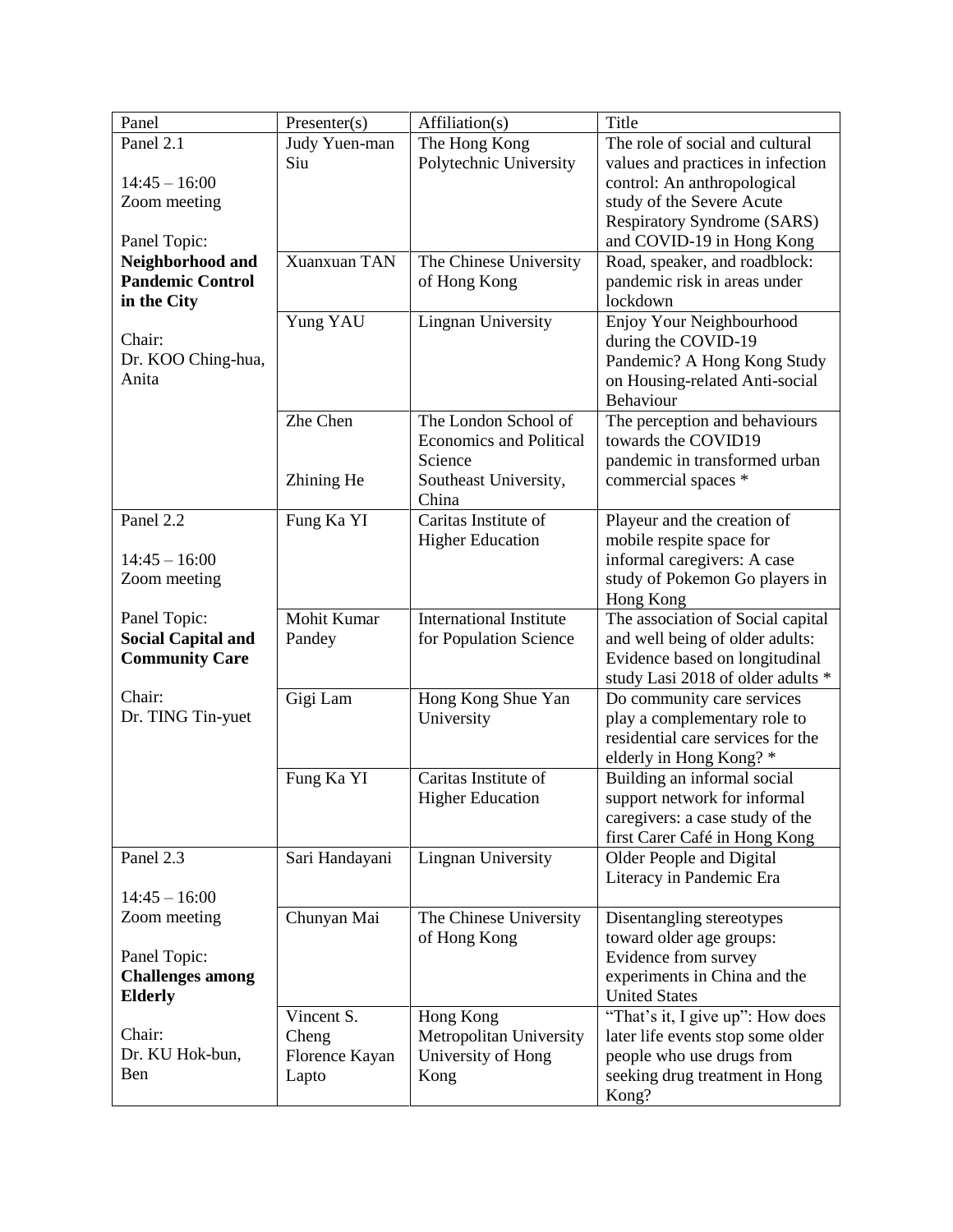|                                                                                                   | Samuel Ampadu<br><b>OTENG</b>                          | <b>Lingnan University</b>                                 | Age stereotypes of older<br>workers in the informal sector:<br>Implications for successful<br>aging *                                                                                              |
|---------------------------------------------------------------------------------------------------|--------------------------------------------------------|-----------------------------------------------------------|----------------------------------------------------------------------------------------------------------------------------------------------------------------------------------------------------|
| Panel 2.4<br>$14:45 - 16:00$<br>Zoom meeting                                                      | YIP Pui Chi                                            | The Chinese University<br>of Hong Kong                    | Changing Pathways to<br>Homeownership in Hong Kong                                                                                                                                                 |
| Panel Topic:<br>(Un)Managing<br><b>Risks and</b>                                                  | Joseph WU<br>Lai Ka Wai                                | City University of Hong<br>Kong<br>University of Manitoba | Risk-taking among students -<br>crisis or opportunity? *                                                                                                                                           |
| <b>Opportunities</b><br>Chair:<br>Dr. CHAN Wai-ling,<br>Jenny                                     | YAN Kin<br>Cheung Adrian                               | <b>UCL</b> Institute of<br>Education                      | Liberal Studies as 'Political<br>Crisis'? Exploring the<br>alternative futures of education<br>reform in Hong Kong*                                                                                |
| Panel 2.5<br>$14:45 - 16:00$                                                                      | LI Lulu,<br><b>SONG Jing</b><br>ZHOU Siyuan            | The Chinese University<br>of Hong Kong                    | Gendered leisure activities<br>among self-employed women in<br>China                                                                                                                               |
| Zoom meeting<br>Panel Topic:                                                                      | Lee Chun Wing                                          | The Hong Kong<br>Polytechnic University                   | The Presentation of the 2020<br>Tokyo Olympic Games on Hong<br>Kong's Social Media                                                                                                                 |
| <b>Individual Papers</b><br>Chair:<br>Dr. LO Po Yee, Iris                                         | Jacob Richard<br>Thomas                                | The Chinese University<br>of Hong Kong                    | Why Might Autocratic-<br>Authoritarian Government<br><b>Allow Some Political Dissidents</b><br>To Go Abroad But Not Others?<br>Findings From An Individual-<br>Level Analysis In Mainland<br>China |
|                                                                                                   | LAN Xi                                                 | The Hong Kong<br>Polytechnic University                   | Alternative to development? An<br>actor-oriented approach to a<br>rural space reconstructing<br>practice in a Chinese village                                                                      |
| Panel 2.6<br>$14:45 - 16:00$<br>Zoom meeting                                                      | Iulia Gheorghiu                                        | Hong Kong Baptist<br>University                           | Concepts and their uses: the<br>pedagogical and practical<br>challenges of intersubjectivity                                                                                                       |
| Panel Topic:<br>The Teaching of<br><b>Social Sciences</b><br>Chair:<br>Dr. SIU Yu Kwan,<br>Kaxton | <b>CAI</b> Pengpeng<br>YU Lu<br>SHEK Tan Lei<br>Daniel | The Hong Kong<br>Polytechnic University                   | Impact of an online service-<br>learning subject on university<br>students' development *                                                                                                          |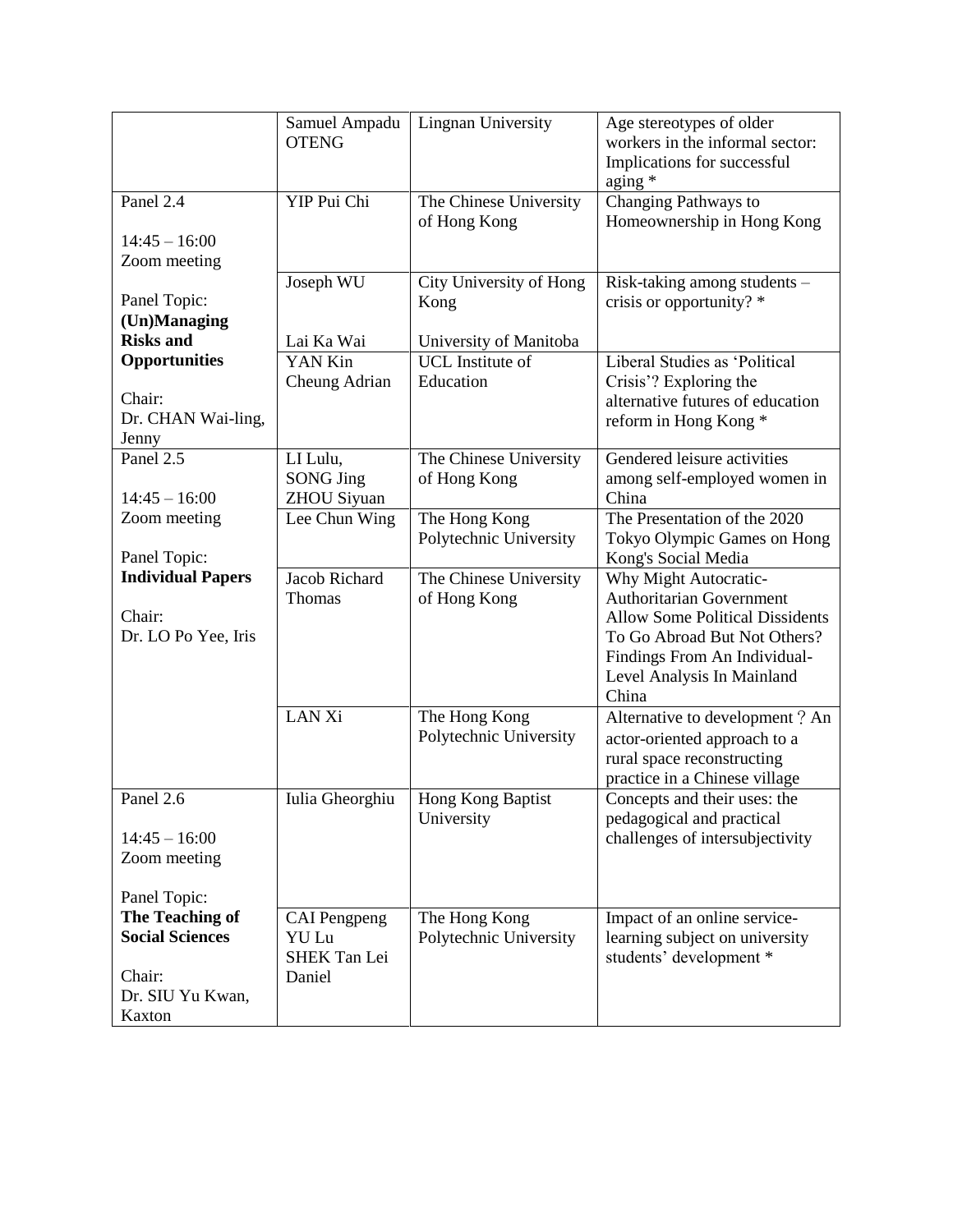| Panel                        | Presenter(s)       | Affiliation(s)               | Title                              |
|------------------------------|--------------------|------------------------------|------------------------------------|
| Panel 3.1                    | <b>CHAN</b> Chung  | The Education                | The Social Side of Online          |
|                              | Hei                | University of Hong           | Learning: A Case Study of          |
| $16:15 - 17:30$              | <b>LEE Tsz Lok</b> | Kong                         | Hong Kong Primary Schools          |
| Zoom meeting                 | Trevor             |                              | during COVID-19                    |
|                              | Meng DU; Lu        | The Hong Kong                | Hong Kong Adolescents'             |
| Panel Topic:                 | YU                 | Polytechnic University       | Mental Health during the           |
| <b>Children and Youth</b>    |                    |                              | pandemic: Profile and              |
| amid Pandemic                |                    |                              | <b>Psychosocial Correlates</b>     |
|                              | Chen DENG          | The Hong Kong                | Chinese adolescents' problem       |
| Chair:                       |                    | Polytechnic University       | behaviors before and after the     |
| Dr. LEE Tsz Lok              |                    |                              | outbreak of the COVID-19:          |
| Trevor                       |                    |                              | Predictive effects of positive     |
|                              |                    |                              | youth development attributes       |
|                              |                    |                              | and family functioning             |
|                              | Chun Wai Sun       | The Education                | How to effectively support         |
|                              | Derek              | University of Hong           | Hong Kong's children and youth     |
|                              | Yau Siu Ho         | Kong                         | mental well-being in post-         |
|                              | Fung Ting Ting     |                              | COVID-19 age: A whole-of-          |
|                              |                    |                              | society approach *                 |
| Panel 3.2                    | Siqi Han           | The Chinese University       | Social Class Variation and         |
|                              | Man Yao            | of Hong Kong                 | Income Inequality Within Field     |
| $16:15 - 17:30$              |                    |                              | of Study Among College             |
| Zoom meeting                 |                    |                              | Graduates in China                 |
|                              | Zhao Zhenzhou      | The Education                | Civic belief systems in Chinese    |
| Panel Topic:                 |                    | University of Hong           | citizenship education              |
| <b>Education in China</b>    |                    | Kong                         |                                    |
|                              | Xiao YUAN          | The Chinese University       | How Does Peer Cognitive            |
| Chair:                       |                    | of Hong Kong                 | <b>Ability Affect Educational</b>  |
| Dr. Zhenzhou Zhao            |                    |                              | Aspiration?*                       |
|                              | Shuai Zhou         | The Hong Kong                | Socioeconomic status and           |
|                              |                    | Polytechnic University       | gendered educational               |
|                              | Min Hu             | <b>Washington University</b> | expectations of Chinese parents:   |
|                              |                    | in St. Louis                 | The role of family                 |
|                              |                    |                              | communication *                    |
| Panel 3.3                    | Chen Xi            | The Chinese University       | Socioeconomic status, locality     |
|                              |                    | of Hong Kong                 | of social ties, and                |
| $16:15 - 17:30$              |                    |                              | smoking/drinking: Rural-to-        |
| Zoom meeting                 |                    |                              | urban migrant workers vs local     |
|                              |                    |                              | urban workers in China             |
| Panel Topic:                 | Francisco          | Lingnan University           | Institutional context and life     |
| <b>Social Disparities in</b> | Olivos             |                              | satisfaction: Does the rule of law |
| <b>Health and Well-</b>      |                    |                              | moderate well-being                |
| <b>Being</b>                 |                    |                              | inequalities?                      |
|                              | Lin Fen            | City University of Hong      | Digital divide and mental health   |
| Chair:                       |                    | Kong                         | during the COVID-19                |
| Dr. Lei Jin                  |                    |                              | pandemic: evidence from six        |
|                              |                    |                              | Asian societies *                  |